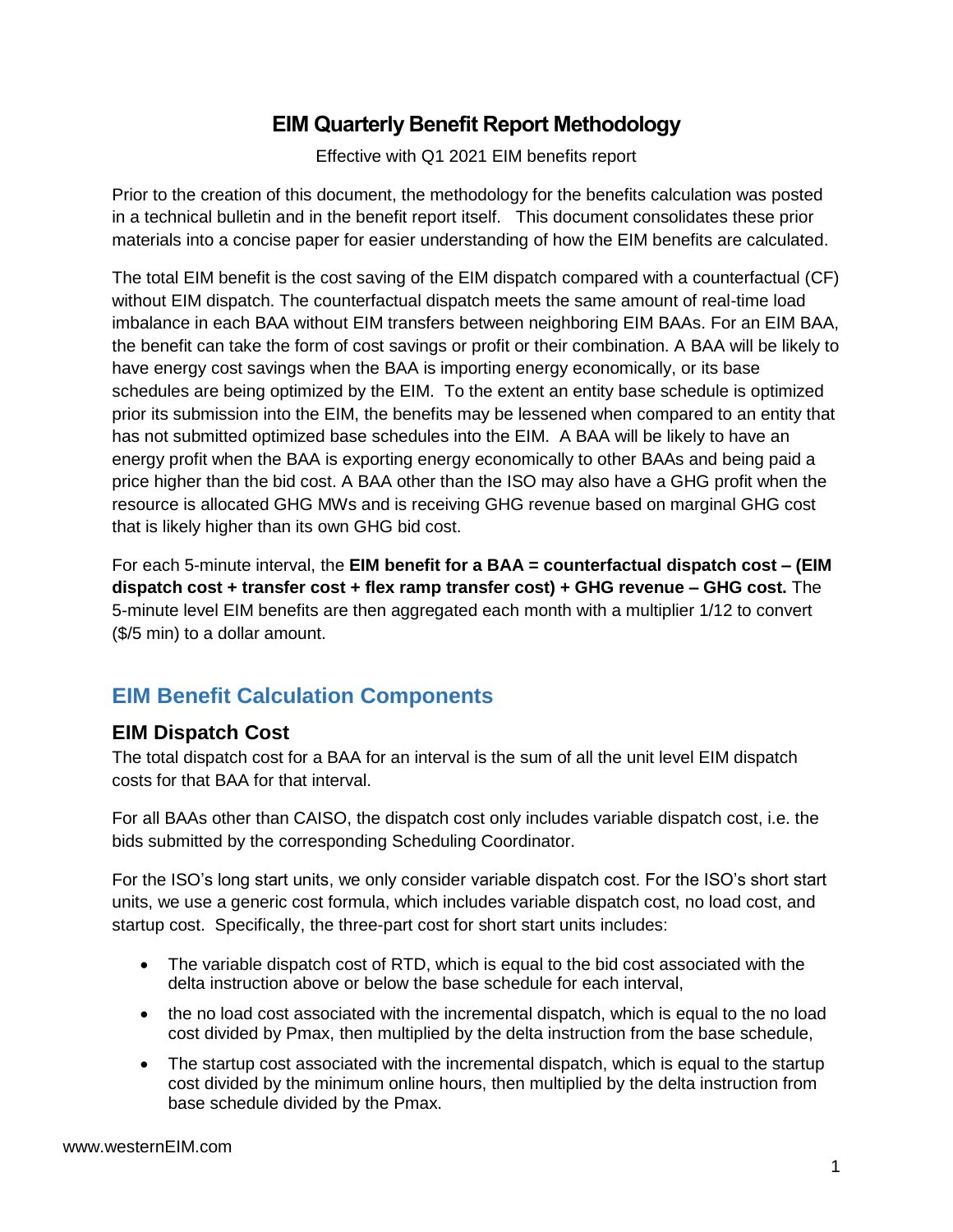The purpose of this generic cost formula is to evaluate cost differences between EIM dispatches and counterfactual dispatches without performing sophisticated unit commitment simulations. Prior to Q1 2016, only variable dispatch cost was considered in the EIM benefit calculation. With NV Energy joining EIM and improving the transfer capabilities from and to the ISO, we observed a significantly increased transfer volume in EIM. The higher transfer volume cannot be sufficiently replaced by resources online in EIM without committing or de-committing resources, and hence the ISO adopted a three-part cost formula as of Q1 2016 to allow for unit commitment decisions to better evaluate the production difference between EIM and the counterfactual dispatch of the ISO. The unit commitment decisions were made only for short start units that were not combined cycle units. The combined cycle units have complicated models in EIM, so their counterfactual commitment status is fixed at the EIM commitment status to avoid oversimplification.

We approximate the ISO's commitment costs by converting the startup cost and no load cost into variable dispatch cost, assuming a committed short start resource will be fully loaded for minimum online hours. For each supply segment, the corresponding three-part variable cost is equal to

bid\_price + no\_load\_cost/Pmax + startup\_cost/min\_up\_hour/Pmax

Note the formula above converts startup cost (in unit \$) and no load cost (in unit \$/h) into variable dispatch cost (in unit \$/MWh). By doing this, the commitment for the ISO's short start units can be determined based on the economic metric order of the three-part variable cost.

### **Transfer Cost**

As a convention, select the importing direction as the default direction for a transfer, so the importing transfer is positive and the exporting transfer is negative. The transfer cost is equal to the transfer MW times the transfer price. For transfers involving the ISO in either the importing direction or the exporting direction, the transfer price is the other BAA's LMP plus the shadow price of the transfer. In doing this, the congestion rent on the transfer will be fully attributed to the other BAA. For transfers involving two BAAs that are not the ISO, the transfer price will split the congestion shadow price on the transfer in half. For an importing BAA, the transfer price is the LMP of the BAA minus half of the absolute value of the transfer shadow price. For an exporting BAA, the transfer price is the LMP of the BAA plus half of the absolute value of the transfer shadow price. The transfer could occur in both the 15-minute market and the 5-minute market. In this case, the transfer cost is 15-minute transfer \* 15-minute transfer price + (5 minute transfer – 15-minute transfer) \* 5-minute transfer price for each 5-minute interval.

For the prices (LMPs) used in the EIM benefits, the calculation uses the corresponding ELAP prices of each EIM area. For CAISO prices, the calculation uses the prices associated at the corresponding scheduling points at the Malin, Palo Verde, El Dorado or Rancho Seco interties. The specific scheduling price to be used among these intertie locations is in relationship to the benefit calculated to a specific EIM area. For instance, when calculating the benefits between PAC West and CAISO, the calculation will use Malin scheduling point price (CAISO side).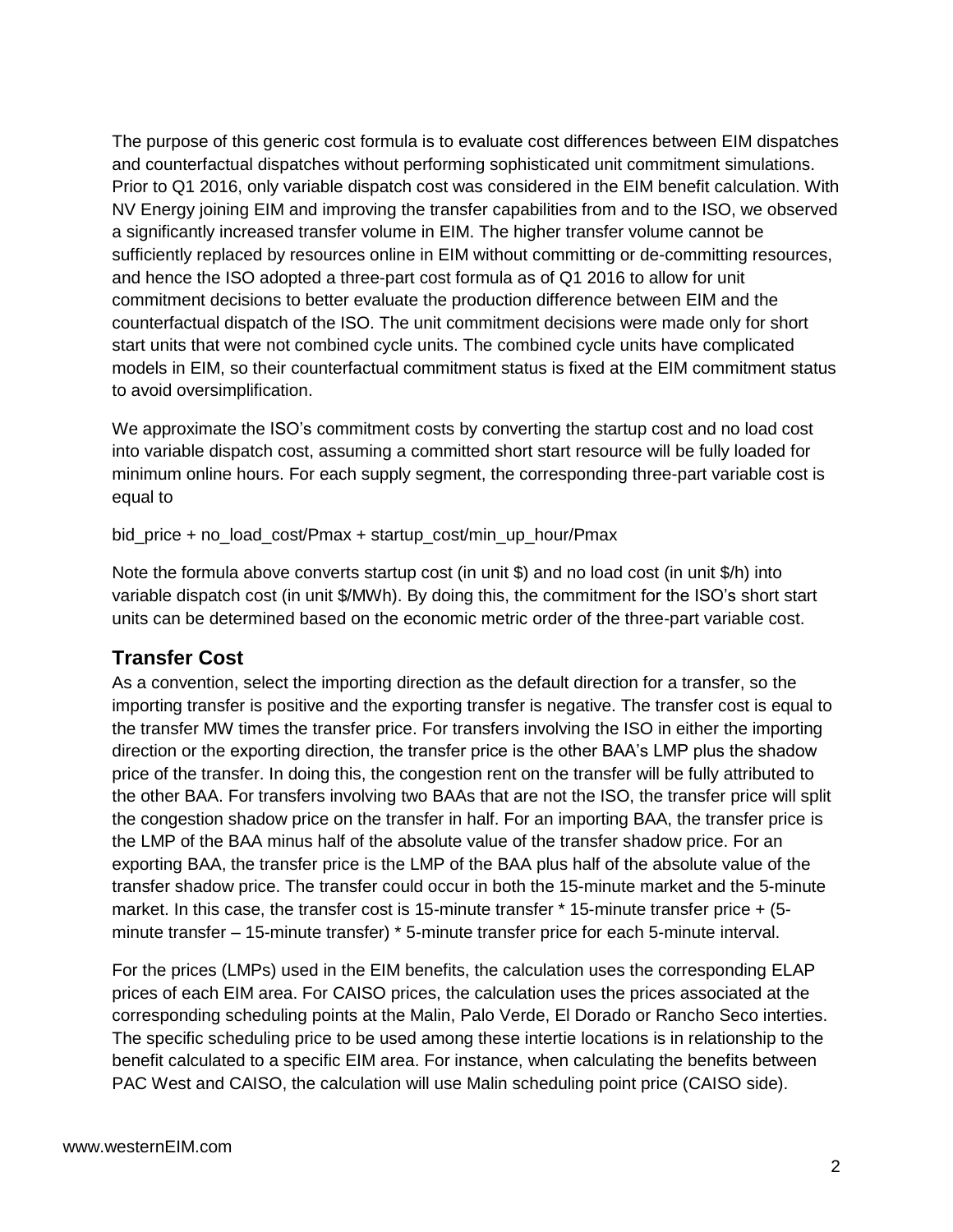## **Flex Ramp Transfer Cost**

In 2016, the ISO implemented the flexible ramping products to replace flexible ramping constraints. The flexible ramping products are available capacities to handle future load and generation uncertainties, and include both the upward ramping capacity and downward ramping capacity. They may be put aside in RTD to enhance dispatch flexibility. One BAA's flexible ramping capacities in RTD may be helping other BAAs. In this case, the BAA that exports flexible ramping products should receive payment from other BAAs to compensate the dispatch cost of keeping flexible ramping capacities, and the BAA that imports flexible ramping products should pay other BAAs to reflect its dispatch cost to handle future uncertainties. This is similar to how energy transfer is treated in the EIM benefit calculation. Energy transfer is explicitly modeled in EIM, while flexible ramping transfer is not. We need to calculate a BAA's flexible ramping transfer. First, we allocate the system flex ramp award to each BAA in proportion to its individual BAA requirement. Then we calculate the flex ramp transfer as the BAA's RTD flexible ramping award minus its allocated share. The flex ramp transfer cost is equal to the flex ramp transfer multiplied by the EIM whole footprint flex ramp shadow price.

## **Counterfactual Dispatch Cost**

The counterfactual dispatch for an EIM BAA mimics the market operations without importing or exporting through the EIM transfers. The counterfactual dispatch moves units inside the BAA to meet the same real-time load imbalance as the EIM dispatch based on economic merit order without considering transmission constraints. For PacifiCorp, the transfer limit between PACE and PACW is enforced in the counterfactual dispatch.

Neglecting transmission constraints in a BAA tends to underestimate the EIM benefit. The magnitude depends on how significant the congestion is. Severe congestion impacting EIM benefits was not observed until October 2017, where transmission congestion happened between the generation in Wyoming and PACE's load in PacifiCorp. The impact of this congestion to the EIM benefit calculation can be demonstrated with the following example.

Assume in PACE, load increased 10 MW from the base schedule, generation decreased 100 MW from the base schedule, and PACE imported 110 MW in EIM. Note that energy is balanced in PACE with 110 MW of transfer import replacing 100 MW of generation and serving 10 MW of load above the base schedule. Assume the decremented generation cost is \$20/MWh, and the import cost is \$120/MWh. From an economic standpoint, the EIM dispatched the resources outof-merit with high cost supply being incremented and low cost supply being decremented. If we were to calculate the EIM benefit ignoring the congestion effect, the benefit will be negative. The calculation is as follows:

EIM dispatch cost = -100 MW  $*$  \$20 =  $-$ \$2,000.

EIM transfer  $cost = 110$  MW  $*$  \$120 = \$13,200.

Counterfactual dispatch cost =  $10$  MW  $*$  \$20 = \$200.

For simplicity, ignore flex ramp and GHG. The EIM benefit is calculated as \$200 – (–  $$2,000 + $13,200$  =  $-$11,000$ .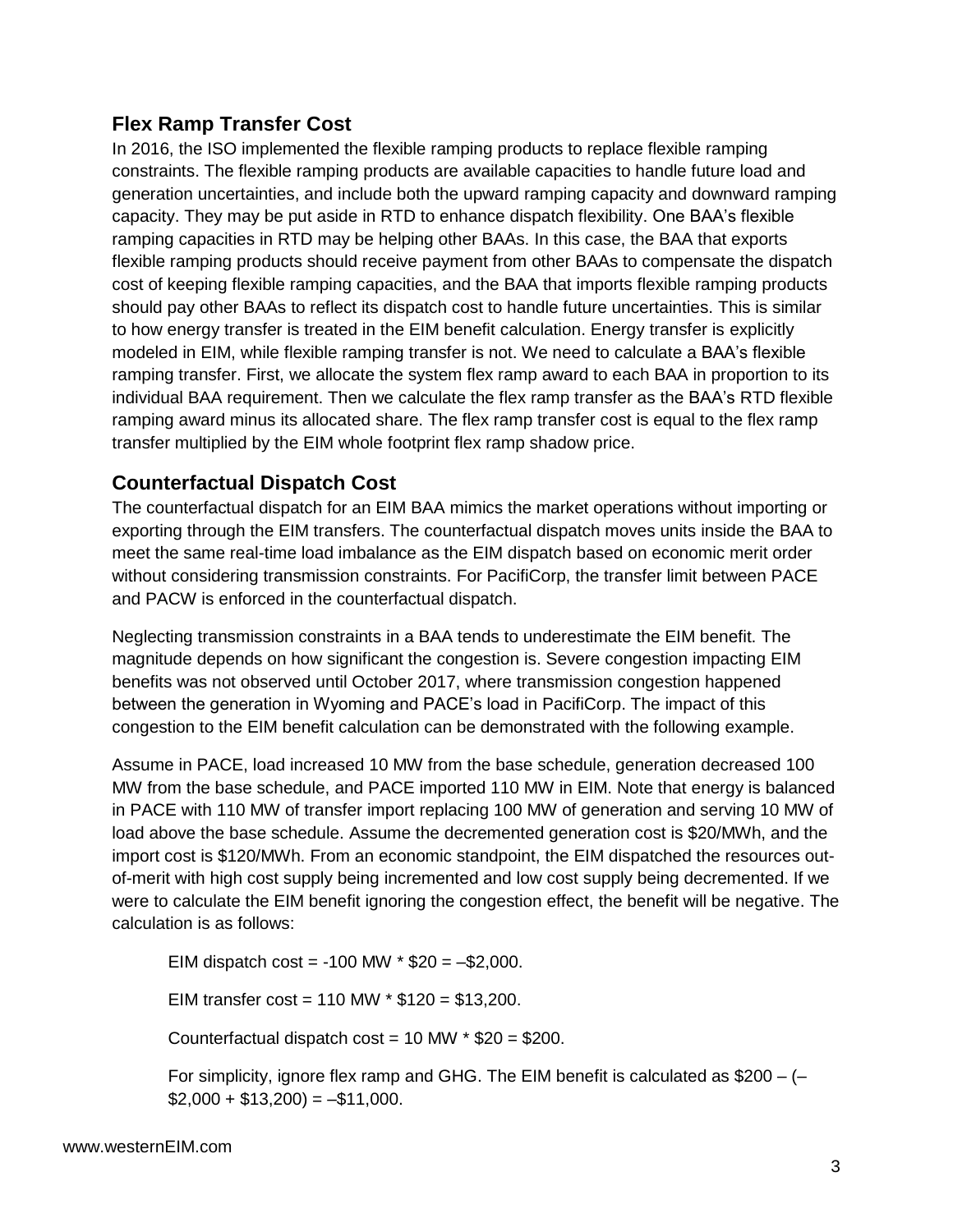To better understand the root cause of the negative benefit, we break the calculated benefit into two components: infeasible base schedule and infeasible counterfactual.

1. Infeasible base schedule: In the EIM, the imported \$120 transfer replaced 100 MW of \$20 internal generation, and produced a negative benefit equal to 100\*(\$20-\$120) = -\$10,000. The extra dispatch cost in EIM is not due to economics, but due to infeasible base schedules for certain constraints, which forces the EIM to mitigate congestion, and incurs additional cost. For this reason, we need to add the congestion management cost to the counterfactual dispatch cost to reflect the need to perform the same congestion management dispatch as in the EIM. In the example, we add \$10,000 to the counterfactual dispatch cost.

2. Infeasible counterfactual: In the counterfactual, the merit order dispatch did not know that dispatching up the \$20 generation would overload the transmission, and produced a negative benefit equal to  $10^*(\$20-\$120) = -\$1,000$ . The counterfactual should recognize the economic \$20 supply is subject to transmission congestion, and cannot be dispatched. Therefore, in the counterfactual dispatch, for increased net load, we dispatch only supply offers with a bid price >= the transfer LMP. For decreased net load, we dispatch down only supply offers with a bid price <= the transfer LMP. In the example, the net load is 10 MW, so we only dispatch resources that bid above \$120, assume these supplies cost \$125/MWh.

With these two enhancements, we revise the benefit calculation as follows:

EIM dispatch  $cost = -100$  MW  $*$  \$20 =  $-$ \$2,000. EIM transfer  $cost = 110$  MW  $*$  \$120 = \$13,200. Counterfactual dispatch  $cost = 10$  MW  $*$  \$125 + \$10,000 = \$11,250. The new EIM benefit is calculated to be  $$11,250 - (-\$2,000 + \$13,200) = \$50$ .

These enhancements only apply when we detect significant congestion indicated by the LMP difference between the BA's ELAP and DGAP greater than a tolerance setting. Currently, the tolerance is set to \$5/MWh.

The counterfactual dispatch makes unit commitment decisions only for the ISO's short start units. The unit commitment decisions are based on the generic three-part variable cost formula, which has converted startup cost and no load cost into variable dispatch cost, so unit commitment can be determined by the economic metric order of the three-part cost.

Prior to the 2016 Q4 report, we used the resources' RTD dispatching limits from the EIM in the counterfactual. The EIM dispatching limits are 10-minute ramp limited in RTD, and they may be overly constraining for the counterfactual theoretically. The counterfactual will replace the transfers with internal dispatches, but it does not need to do it within 10-minute timeframe. When EIM transfer volumes are moderate relative to the EIM dispatching range, this limitation may not be a real problem, because the EIM dispatch range is mostly sufficient to replace the transfers. As the EIM footprint increases, the transfer volume between BAAs also increases. We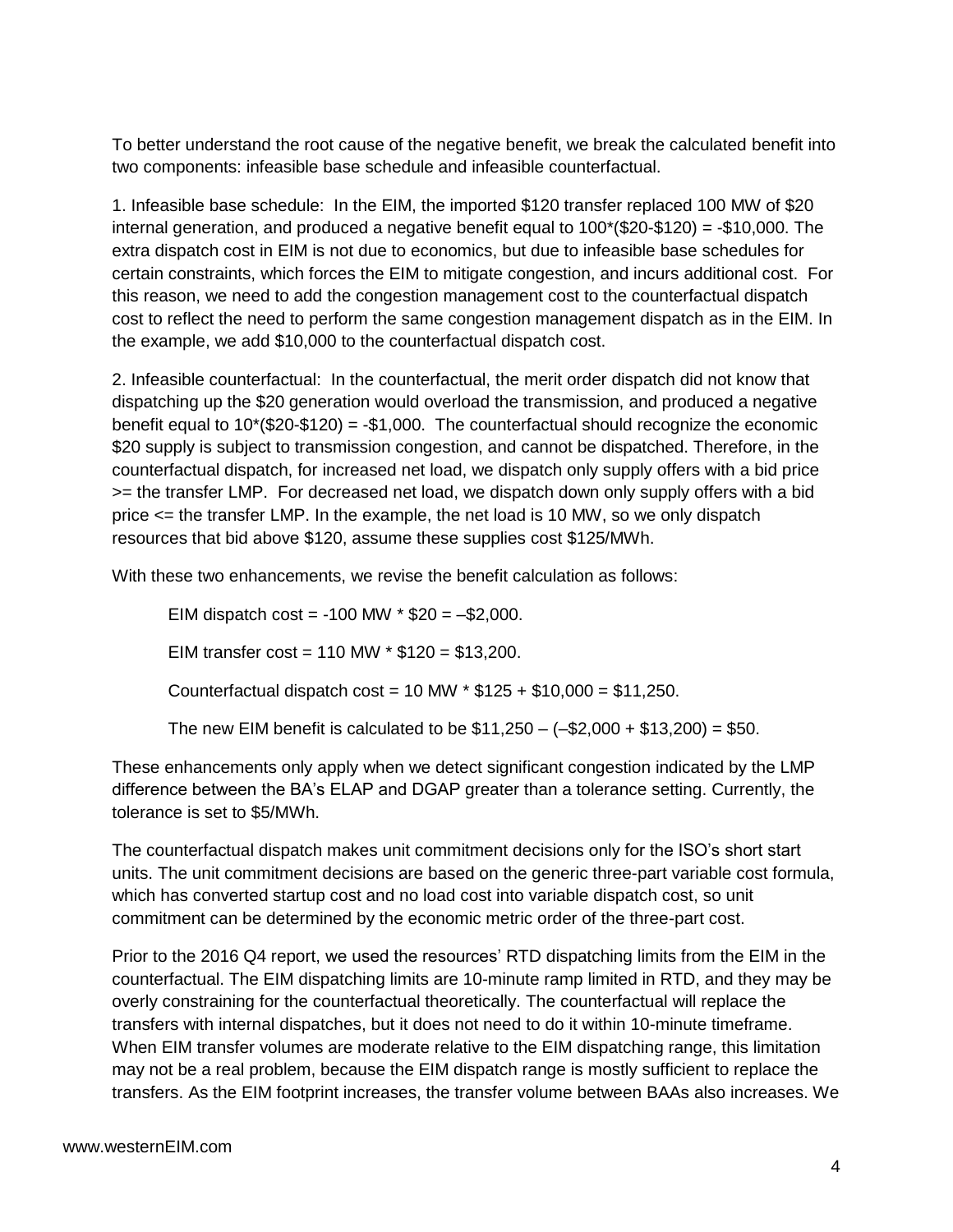observed that some EIM transfers exceeded 1,000 MW frequently. The EIM dispatching range started to show its limitation. In Q4 of 2016, we expanded the resources' dispatching range to base schedule and FMM dispatching limits. From Q2 of 2017, we decided not to use EIM calculated limits. Instead, the dispatching range is constructed based on the resource's economic bid range in the following way:

- a) Start with the resource's bid range [bid\_MW\_min, bid\_MW\_max]
- b) Block the ancillary service provisions, so the new range is [bid\_MW\_min+reg\_down, bid\_MW\_max – reg\_up – spin – nonspin]
- c) If the resource is a wind or solar resource, limit its upper limit by the forecasted output, so the new range is [bid\_MW\_min+reg\_down, min(bid\_MW\_max – reg\_up – spin – nonspin, wind or solar forecast)]

In cases where a counterfactual dispatch does not have sufficient supply offers to meet net load imbalance, we assign a penalty cost for procuring more energy. If the BA does not import from EIM, we extend its last economic bid segment. If the BA imports from EIM, we compare its last economic segment against the EIM LMP, and set the penalty price to the higher of the two. In summary, the penalty price per MWh is

- The highest offer price from the BA if the BA does not import from EIM,
- Max (the highest offer price from the BA, the transfer LMP) if the BA imports from EIM.

An EIM BAA may restrict the pool of dispatchable units in the counterfactual dispatch if that the BAA's practice prior to joining EIM was to balance real-time load from a limited pool.

## **ISO Counterfactual Dispatch**

The ISO would need to meet load without EIM transfers in the counterfactual dispatch. The counterfactual dispatch is constructed in the following way:

- 1. Calculate the ISO's net EIM transfer;
- 2. Economically dispatch resources from the ISO to replace the transfer
	- A. If the ISO is importing from the EIM,
		- a. Find the ISO's undispatched supply with the variable cost (bid and three-part converted) greater than or equal to the reference transfer price;
		- b. Sort and stack the supply by the variable cost from low cost to high cost; and
		- c. Clear the supply stack from low cost to high cost up to the transfer megawatts
	- B. If the ISO is exporting to the EIM,
		- a. Find the ISO's dispatched supply with the variable cost (bid and three-part converted) less than or equal to the reference FMM transfer price;
		- b. Sort and stack them by the variable cost from high cost to low cost; and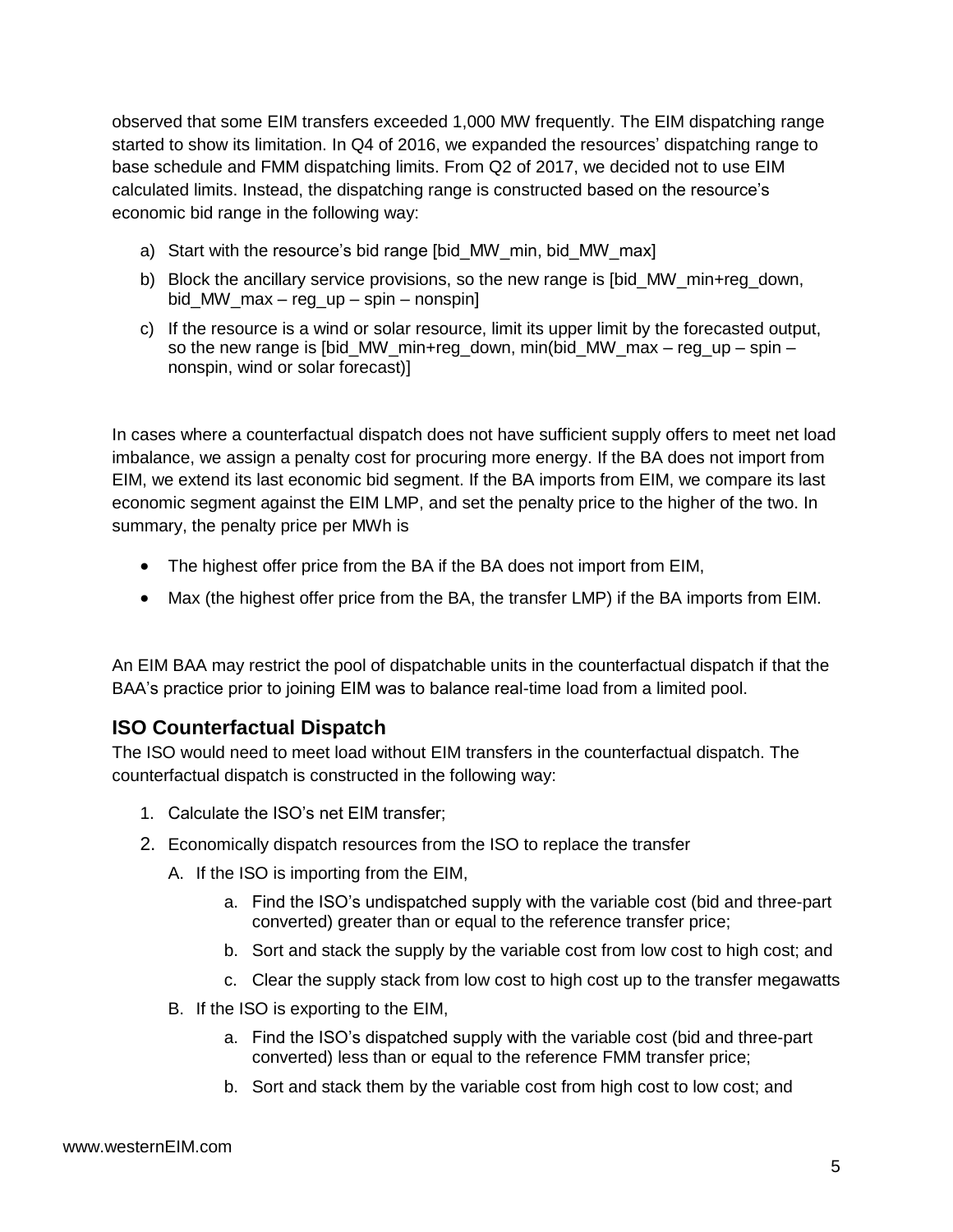c. Clear the supply stack from high cost to low cost up to the transfer megawatts

The reference transfer price for the ISO is the maximum price of the incoming transfer points if the ISO is a net transfer importer, and the minimum price of the outgoing transfer points if the ISO is a net transfer exporter in RTD. Undispatched supply at lower bid cost than the reference price is dispatched out of merit when the ISO is importing transfer at the reference price. Dispatched supply at higher bid cost than the reference price is also dispatched out of merit when the ISO is exporting transfer at the reference price. The ISO has complex networks and constraints that are modeled in the EIM but not in the counterfactual. For example, supplies can be locally transmission constrained and undispatched in the EIM, which have available supply at lower bid cost than the LMP of the rest of the ISO. They should remain undispatched in the counterfactual even they have lower supply cost, because they are constrained by transmission. In the ISO's counterfactual dispatch, we only consider supplies above the reference transfer price to replace incoming transfer into the ISO, and thus preventing the transmission constrained lower cost supply being dispatched. Vice versa for the supplies below the reference transfer price to replace outgoing transfer. The counter factual dispatch (applies for whole EIM, not just the ISO) was based on 5-minute dispatch capability, and the reference price is the RTD price.

## **Counterfactual Dispatch**

All EIM entities, with the exception of Pacificorp, have their counterfactual dispatch constructed in the following way. We will use NVE as an example.

- 1. Calculate the real-time net load imbalance for NVE;
- 2. Economically dispatch resources from NVE on top of the base schedules to meet NVE's net load imbalance
	- A. If the net load imbalance is positive,
		- a. Dispatch NV Energy's bid-in supply above base schedules;
		- b. Sort and stack them by the variable cost from low cost to high cost; and
		- c. Clear the supply stack from low cost to high cost up to the net load imbalance.
	- B. If the net load imbalance is negative,
		- a. Dispatch NV Energy's bid-in supply below base schedules;
		- b. Sort and stack them by the variable cost from high cost to low cost; and
		- c. Clear the supply stack from high cost to low cost up to the net load imbalance.

## **PacifiCorp Counterfactual Dispatch**

PacifiCorp East BAA and PacifiCorp West BAA would need to meet demand without intra-hour transfers between PacifiCorp and the ISO, but transfers could occur between PACE and PACW in the counterfactual dispatch. The PacifiCorp counter factual dispatch will be constructed in the following way: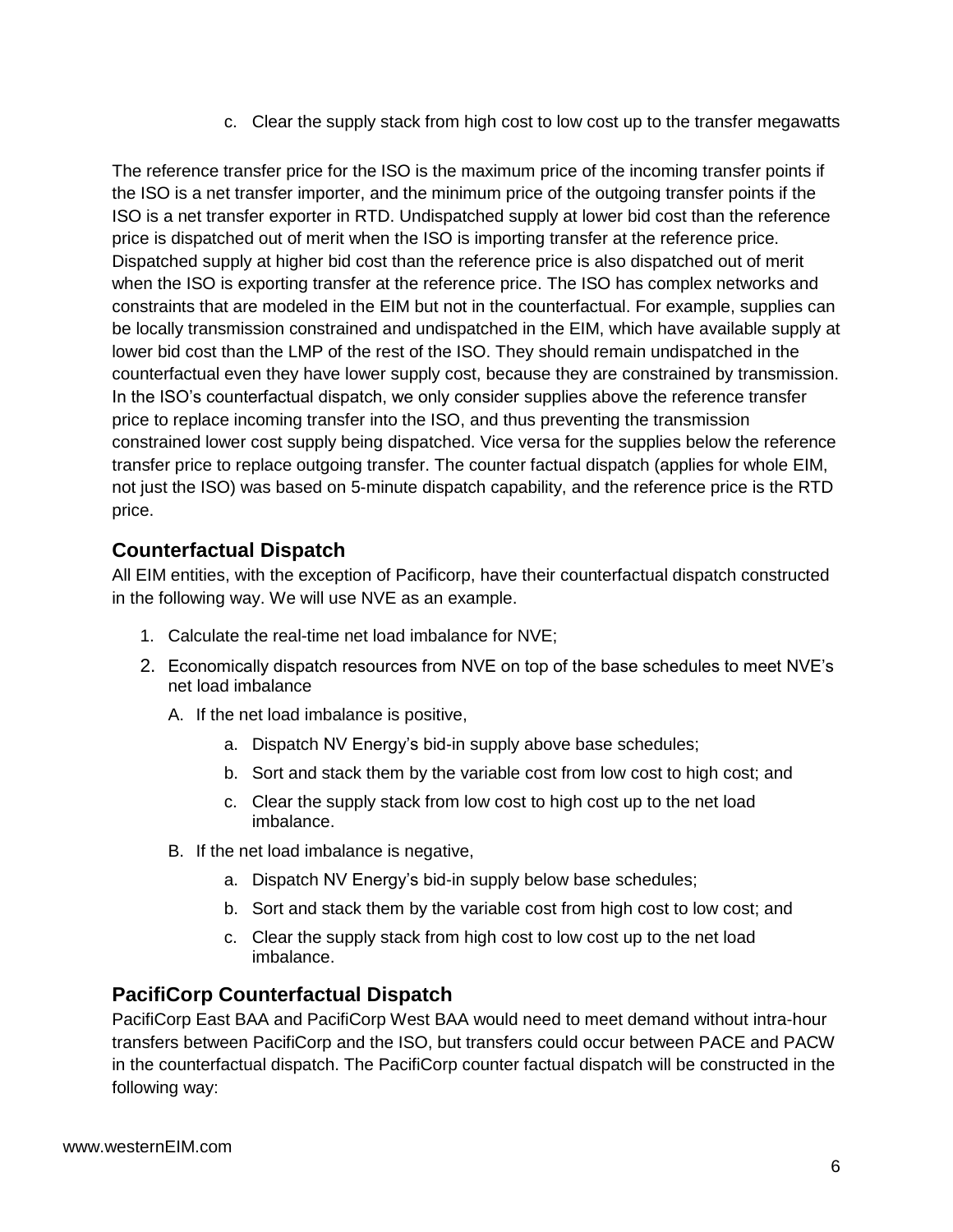- 1. Calculate the real-time net load imbalance for each BAA;
- 2. Economically dispatch resources from PacifiCorp on top of the base schedules to meet net PacifiCorp load imbalance without violating the transfer limitations between PACE and PACW.
	- A. If the net load imbalance is positive,
		- a. Find PacifiCorp's bid-in supply above base schedules;
		- b. Sort and stack them by the variable cost from low cost to high cost; and
		- c. Clear the supply stack from low cost to high cost up to the net load imbalance subject to the transfer limit between PACE and PACW
	- B. If the net load imbalance is negative,
		- a. Find PacifiCorp's bid-in supply below base schedules;
		- b. Sort and stack them by the variable cost from high cost to low cost; and
		- c. Clear the supply stack from high cost to low cost up to the net load imbalance subject to the transfer limit between PACE and PACW

## **GHG Revenue**

Greenhouse gas (GHG) revenue for a resource is equal to its GHG allocation MW times the GHG price.

## **GHG Cost**

GHG cost for a resource is equal to its GHG allocation MW times its GHG bid.

### **Example**

This example illustrates how the EIM benefit is calculated.

The transfers out of the EIM optimization are listed in Table 1. Base scheduled transfers have been excluded in the FMM transfers and RTD transfers.

| <b>From</b><br><b>BAA</b> | To<br><b>BAA</b> | <b>FMM</b><br>transfer | <b>FMM</b><br>transfer<br>price | <b>RTD incremental</b><br>transfer | <b>RTD transfer</b><br>price | <b>Transfer</b><br>cost |
|---------------------------|------------------|------------------------|---------------------------------|------------------------------------|------------------------------|-------------------------|
| <b>PACE</b>               | <b>NEV</b><br>P  | 140                    | \$26                            | 10                                 | \$25                         | \$3,890                 |
| <b>NEVP</b>               | <b>CISO</b>      | 160                    | \$26                            | 20                                 | \$30                         | \$4,760                 |
| <b>PACE</b>               | <b>PAC</b><br>W  | 190                    | \$26                            | 10                                 | \$25                         | \$5,190                 |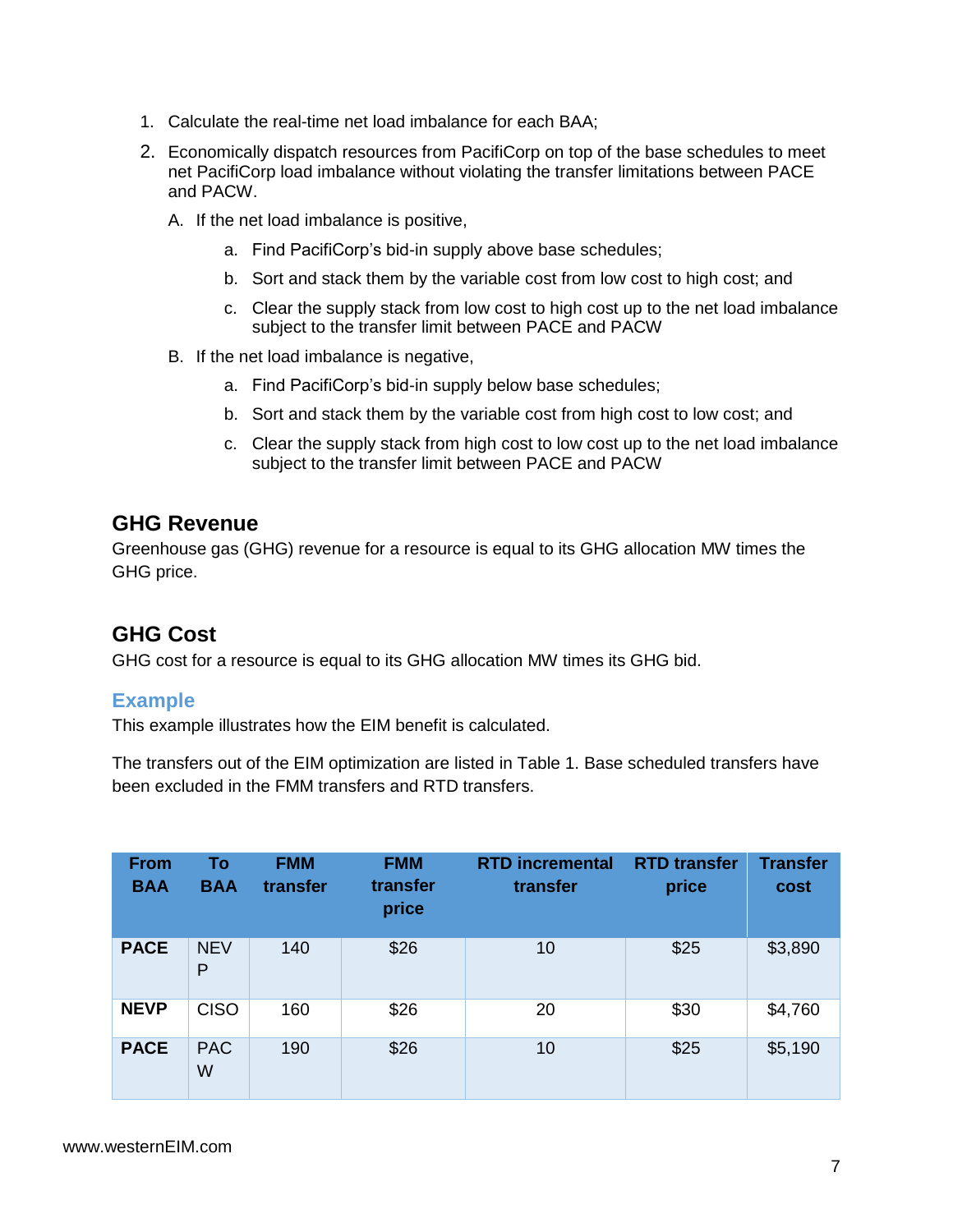| <b>PACW</b> | <b>CISO</b> | \$26 | - | აას | \$2.560<br>ጦ |
|-------------|-------------|------|---|-----|--------------|
|             |             |      |   |     |              |

|  |  |  | Table 1. An example of BAA to BAA transfers and prices |  |
|--|--|--|--------------------------------------------------------|--|
|--|--|--|--------------------------------------------------------|--|

Assume the EIM energy imbalance and prices are as follows. Every BAA is balanced with Gen + Transfer – Load = 0. Assume the EIM optimization results in \$1 GHG price, which means the ISO's LMP is \$1 higher than the neighboring BAA (NEVP and PACW), because there is no congestion going into the ISO in the example. In the table below, positive transfer MW means the BAA is importing and negative transfer MW means it is exporting. Also, transfers in the table are sum of the transfers occur in both the FMM and the RTD with base scheduled transfer being excluded.

| <b>BAA</b>  | <b>Gen</b> | Load   | Net transfer in MW LMP GHG price |      |     |
|-------------|------------|--------|----------------------------------|------|-----|
| <b>CISO</b> | 0          | 280    | 280                              | \$31 |     |
| <b>NEVP</b> | 50         | 20     | $-30$                            | \$30 | \$1 |
| <b>PACE</b> | 150        | $-200$ | $-350$                           | \$20 |     |
| <b>PACW</b> | 100        | 200    | 100                              | \$30 |     |

**Table 2. EIM energy imbalance and prices by BAA for one 5-minute interval**

## **Transfer Cost**

The transfers occur in both FMM and RTD, and their volume and prices are listed in Table 3. They are calculated from applying the convention that importing is positive and exporting is negative the BAA to BAA transfers, and summing them over all the neighboring BAAs.

| BAA         | transfer cost                 |
|-------------|-------------------------------|
| <b>CISO</b> | $$7,320 = $4,760 + $2,560$    |
| <b>NEVP</b> | $($870) = $3,890 - $4,760$    |
| <b>PACE</b> | $($9,080) = -$3,890 - $5,190$ |
| <b>PACW</b> | $$2,630 = $5,190 - $2,560$    |

**Table 3. EIM transfer cost by BAA**

For flex ramp, we calculate its transfer and transfer cost in Table 4.

| <b>BAA</b> |  | Direction Reg. Award Allocation Flex ramp | transfer in | <b>Flex</b><br>ramp<br>price | <b>Flex ramp</b><br>transfer<br>cost |
|------------|--|-------------------------------------------|-------------|------------------------------|--------------------------------------|
|            |  |                                           |             |                              |                                      |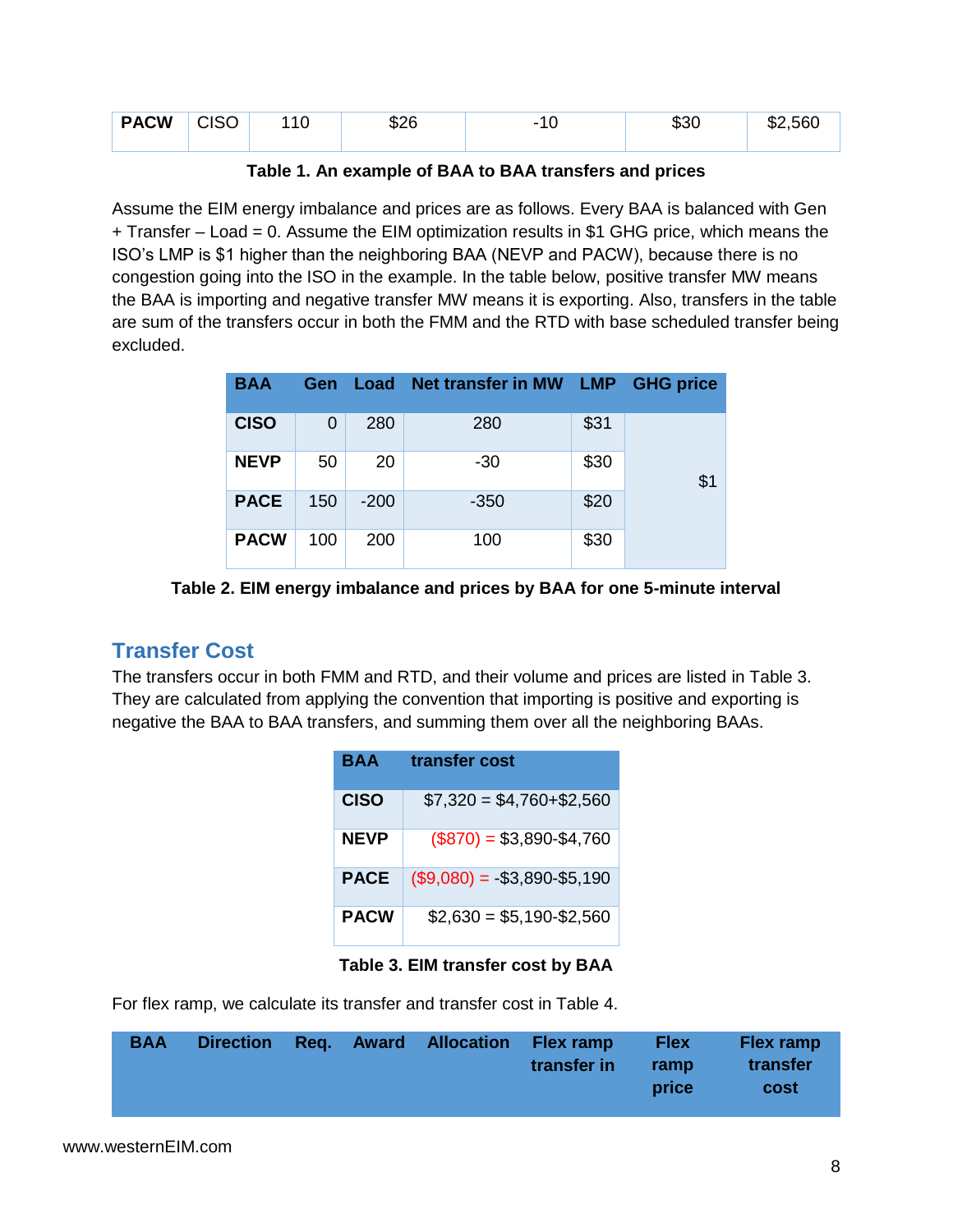| <b>CISO</b> | upward   | 150            | 100            | 75             | $-25$          | \$1 | $-$ \$25 |
|-------------|----------|----------------|----------------|----------------|----------------|-----|----------|
| <b>NEVP</b> | upward   | 10             | $\overline{0}$ | 5              | 5              | \$1 | \$5      |
| <b>PACE</b> | upward   | 20             | $\overline{0}$ | 10             | 10             | \$1 | \$10     |
| <b>PACW</b> | upward   | 20             | $\mathbf 0$    | 10             | 10             | \$1 | \$10     |
| <b>CISO</b> | downward | $\overline{0}$ | $\overline{0}$ | $\overline{0}$ | $\overline{0}$ | \$2 | \$0      |
| <b>NEVP</b> | downward | 10             | 10             | $\overline{2}$ | -8             | \$2 | $-$16$   |
| <b>PACE</b> | downward | 20             | $\overline{0}$ | $\overline{4}$ | $\overline{4}$ | \$2 | \$8      |
| <b>PACW</b> | downward | 20             | $\mathbf 0$    | 4              | 4              | \$2 | \$8      |

#### **Table 4. Flex ramp transfer example**

## **EIM Dispatch Cost**

Now calculate the total bid cost associated with the EIM dispatches (delta from base schedules). The EIM dispatch costs are listed in Table 5.

| <b>BAA</b>  | <b>Gen EIM</b> | <b>EIM dispatch cost</b> |
|-------------|----------------|--------------------------|
| <b>CISO</b> | O              | \$0                      |
| <b>NEVP</b> | 50             | \$1,450                  |
| <b>PACE</b> | 150            | \$2,700                  |
| <b>PACW</b> | 100            | \$2,800                  |

**Table 5. EIM dispatch cost by BAA**

## **Counterfactual Dispatch Cost**

Then construct the counterfactual dispatches as described in the previous section, and sum up the counter factual dispatch cost for each BAA as shown in Table 6.

| BAA         |        | <b>Gen_CF</b> Counterfactual dispatch cost |
|-------------|--------|--------------------------------------------|
| <b>CISO</b> | 280    | \$9,240                                    |
| <b>NEVP</b> | 20     | \$640                                      |
| <b>PACE</b> | $-200$ | (\$3,800)                                  |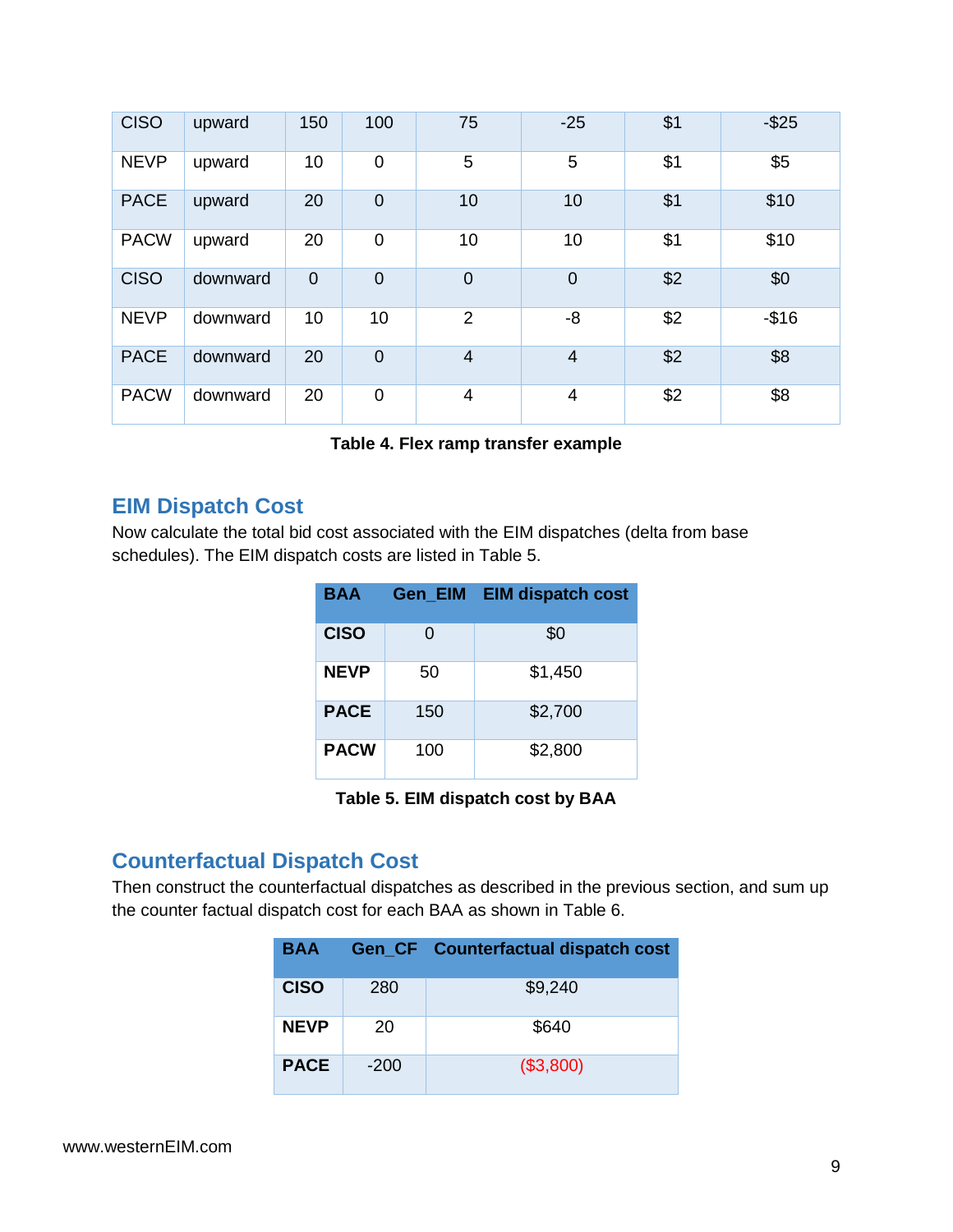| <b>PACW</b> | ንበበ | \$6.200 |
|-------------|-----|---------|
|             |     |         |

**Table 6. Counterfactual dispatch cost by BAA**

## **GHG Cost and Revenue**

The GHG costs associated with the 280 MW of importing transfer into CISO, and the revenues received by the GHG allocated MWs in both FMM and RTD are listed in Table 7.

| <b>BAA</b>  | <b>GHG FMM MW</b> | <b>GHG RTD MW GHG cost GHG revenue</b> |      |         |
|-------------|-------------------|----------------------------------------|------|---------|
| <b>CISO</b> | 270               | 280                                    | \$0  | $-$280$ |
| <b>NEVP</b> | 0                 | 0                                      | \$0  | \$0     |
| <b>PACE</b> | 200               | 200                                    | \$20 | \$200   |
| <b>PACW</b> | 70                | 80                                     | \$75 | \$80    |

### **Table 7. GHG cost and revenue by BAA**

## **EIM Benefit**

With all the cost and revenue for each BAA available, we can use the formula EIM benefit for a  $BAA =$  counterfactual dispatch cost – (EIM dispatch cost + transfer cost + flex ramp transfer cost) + GHG revenue – GHG cost to calculate EIM benefit for each BAA. The results are shown in Table 8.

| <b>BAA</b>      | <b>CF dispatch</b><br>cost | <b>EIM dispatch</b><br>cost | <b>Transfer</b><br>cost | <b>Flex</b><br>transf<br>er<br>cost | <b>GHG</b><br>cost | <b>GHG</b><br>revenue | <b>EIM</b><br>benefit |
|-----------------|----------------------------|-----------------------------|-------------------------|-------------------------------------|--------------------|-----------------------|-----------------------|
| <b>CISO</b>     | \$9,240                    | \$0                         | \$7,320                 | (\$25)                              | \$0                | (\$280)               | \$1,665               |
| <b>NEV</b><br>P | \$640                      | \$1,450                     | (\$870)                 | (\$11)                              | \$0                | \$0                   | \$71                  |
| <b>PAC</b><br>Е | (\$3,800)                  | \$2,700                     | (\$9,080)               | \$18                                | \$20               | \$200                 | \$2,742               |
| <b>PAC</b><br>W | \$6,200                    | \$2,800                     | \$2,630                 | \$18                                | \$75               | \$80                  | \$757                 |

### **Table 8. EIM benefit for one 5-minute interval**

This calculation is performed for each 5-minute interval with unit \$/hr. We convert the \$/hr benefit into the dollar benefit by multiplying 1/12. Then the 5-minute interval benefits in dollar